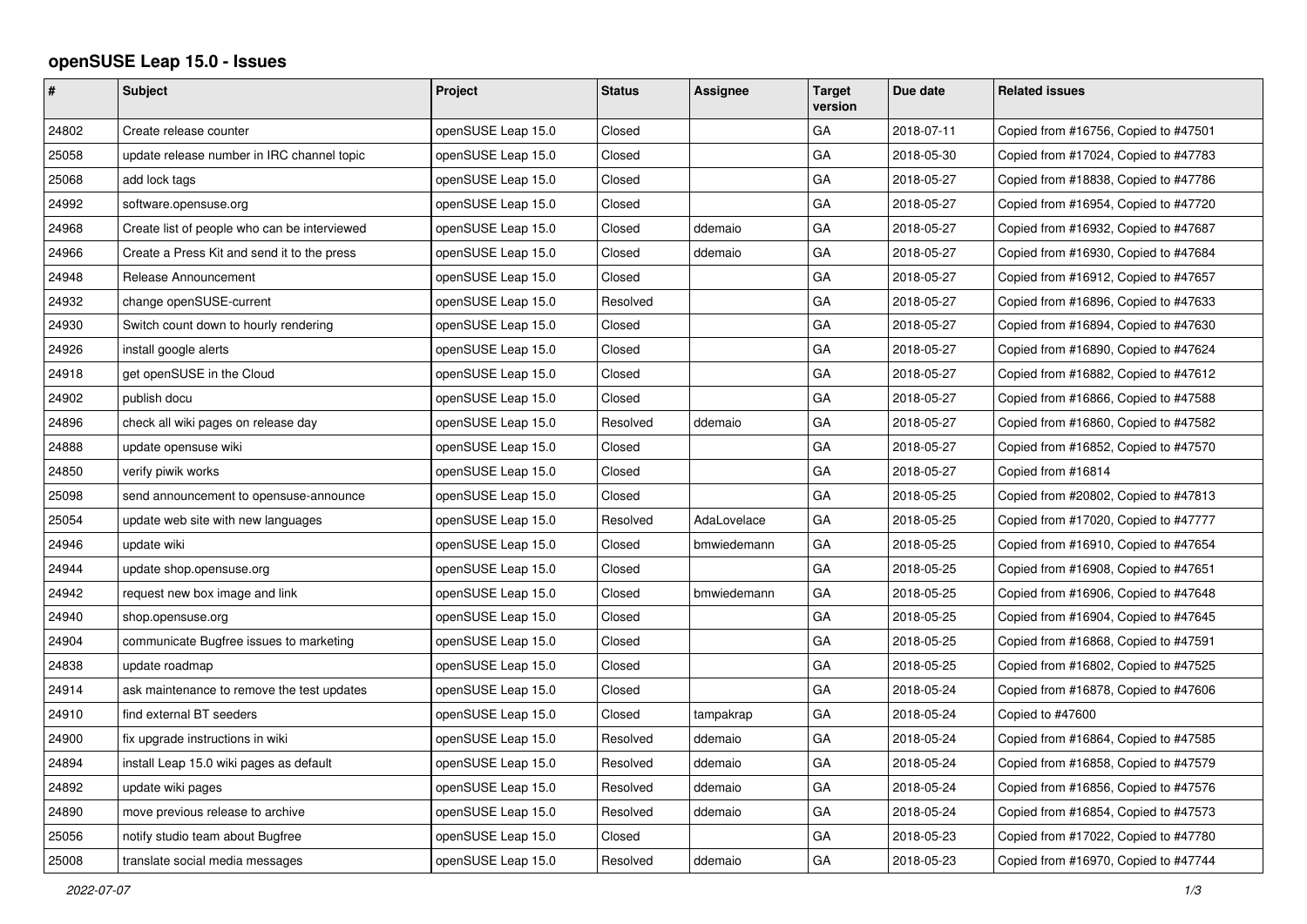| #     | <b>Subject</b>                                                                       | Project            | <b>Status</b> | <b>Assignee</b> | <b>Target</b><br>version | Due date   | <b>Related issues</b>                |
|-------|--------------------------------------------------------------------------------------|--------------------|---------------|-----------------|--------------------------|------------|--------------------------------------|
| 25006 | Make sure we have the right people prepared to send<br>out the social media messages | openSUSE Leap 15.0 | Resolved      | ddemaio         | GA                       | 2018-05-23 | Copied from #16968, Copied to #47741 |
| 25004 | Create social media messages                                                         | openSUSE Leap 15.0 | Resolved      | ddemaio         | GA                       | 2018-05-23 | Copied from #16966, Copied to #47738 |
| 24924 | Update the rsync modules to include new ISO and<br>repo                              | openSUSE Leap 15.0 | Closed        |                 | GA                       | 2018-05-23 | Copied from #16888, Copied to #47621 |
| 24908 | remind opensuse.org admins of release                                                | openSUSE Leap 15.0 | Closed        |                 | GA                       | 2018-05-23 | Copied from #16872, Copied to #47597 |
| 24786 | Create social media backgrounds and badges                                           | openSUSE Leap 15.0 | Resolved      | ddemaio         | GA                       | 2018-05-23 | Copied from #16696, Copied to #47492 |
| 24784 | Social media marketing                                                               | openSUSE Leap 15.0 | Resolved      | ddemaio         | GA                       | 2018-05-23 | Copied from #16694, Copied to #47489 |
| 25084 | set attribute to reject requests                                                     | openSUSE Leap 15.0 | Closed        | Inussel         | GA                       | 2018-05-20 | Copied from #20372, Copied to #47795 |
| 24988 | translate release announcement                                                       | openSUSE Leap 15.0 | Closed        | ddemaio         | GA                       | 2018-05-20 | Copied from #16952, Copied to #47717 |
| 24974 | send press kit                                                                       | openSUSE Leap 15.0 | Closed        | ddemaio         | GA                       | 2018-05-20 | Copied from #16938, Copied to #47696 |
| 24938 | notify mirror admins                                                                 | openSUSE Leap 15.0 | Closed        |                 | GA                       | 2018-05-20 | Copied from #16902, Copied to #47642 |
| 24934 | adjust knapsack for GM                                                               | openSUSE Leap 15.0 | Closed        |                 | GA                       | 2018-05-20 | Copied from #16898, Copied to #47636 |
| 24928 | make GM images available                                                             | openSUSE Leap 15.0 | Closed        |                 | GA                       | 2018-05-20 | Copied from #16892, Copied to #47627 |
| 24916 | tell maintenance&security about Bugfree                                              | openSUSE Leap 15.0 | Closed        |                 | GA                       | 2018-05-20 | Copied from #16880, Copied to #47609 |
| 24912 | sync the release to the mirrors                                                      | openSUSE Leap 15.0 | Closed        |                 | GA                       | 2018-05-20 | Copied from #16876                   |
| 25002 | release party poster                                                                 | openSUSE Leap 15.0 | Resolved      | ddemaio         | GA                       | 2018-05-18 | Copied from #16964, Copied to #47735 |
| 25000 | Create event pages on Facebook, Google+                                              | openSUSE Leap 15.0 | Resolved      | ddemaio         | GA                       | 2018-05-18 | Copied from #16962, Copied to #47732 |
| 24998 | Update release party wiki pages                                                      | openSUSE Leap 15.0 | Resolved      | ddemaio         | GA                       | 2018-05-18 | Copied from #16960, Copied to #47729 |
| 24996 | Write release party invitation article                                               | openSUSE Leap 15.0 | Resolved      | ddemaio         | GA                       | 2018-05-18 | Copied from #16958, Copied to #47726 |
| 24994 | <b>Release Parties</b>                                                               | openSUSE Leap 15.0 | Resolved      | ddemaio         | GA                       | 2018-05-18 | Copied from #16956, Copied to #47723 |
| 24986 | Gather info from major pieces of our release onto<br>Major features page             | openSUSE Leap 15.0 | Closed        |                 | GA                       | 2018-05-18 | Copied from #16950, Copied to #47714 |
| 24984 | Add features from distrowatch                                                        | openSUSE Leap 15.0 | Closed        |                 | GA                       | 2018-05-18 | Copied from #16948, Copied to #47711 |
| 24982 | Get technical review                                                                 | openSUSE Leap 15.0 | Closed        |                 | GA                       | 2018-05-18 | Copied from #16946, Copied to #47708 |
| 24980 | Get features page finished                                                           | openSUSE Leap 15.0 | Closed        |                 | GA                       | 2018-05-18 | Copied from #16944, Copied to #47705 |
| 24978 | Move Major Features to feature guide page                                            | openSUSE Leap 15.0 | Closed        |                 | GA                       | 2018-05-18 | Copied from #16942, Copied to #47702 |
| 24976 | Write the Feature Guide                                                              | openSUSE Leap 15.0 | Closed        |                 | GA                       | 2018-05-18 | Copied from #16940, Copied to #47699 |
| 24972 | Assemble press kit.                                                                  | openSUSE Leap 15.0 | Closed        | ddemaio         | GA                       | 2018-05-18 | Copied from #16936, Copied to #47693 |
| 24962 | Let our PR Agencies have one last look at the<br>announcement                        | openSUSE Leap 15.0 | Closed        | ddemaio         | GA                       | 2018-05-18 | Copied from #16926, Copied to #47678 |
| 24956 | Write Press Announcement                                                             | openSUSE Leap 15.0 | Closed        |                 | GA                       | 2018-05-18 | Copied from #16920, Copied to #47669 |
| 24954 | Write community announcement for news.o.o                                            | openSUSE Leap 15.0 | Closed        | ddemaio         | GA                       | 2018-05-18 | Copied from #16918, Copied to #47666 |
| 24952 | Get screenshots taken                                                                | openSUSE Leap 15.0 | Closed        | ddemaio         | ${\sf GA}$               | 2018-05-18 | Copied from #16916, Copied to #47663 |